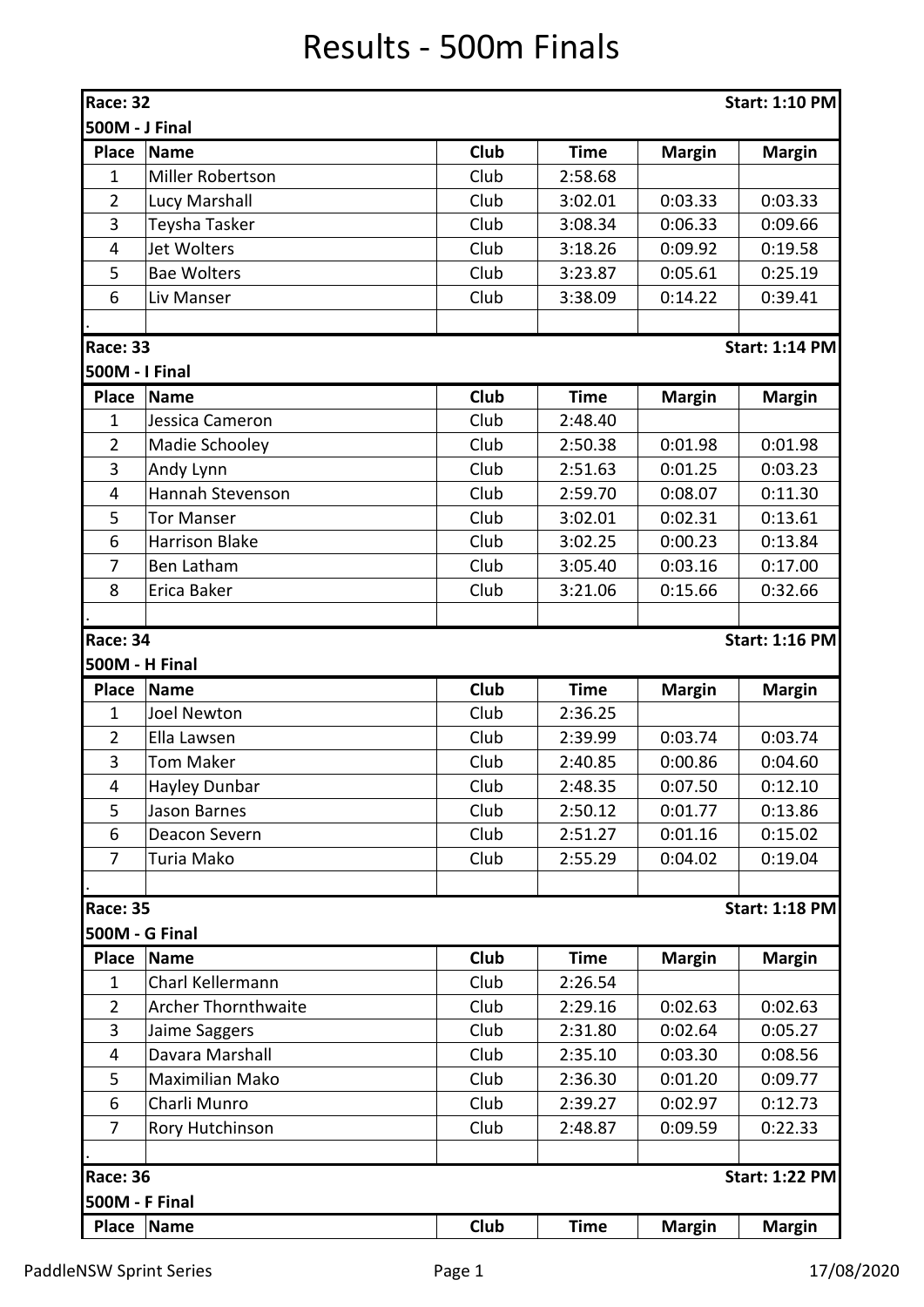## Results - 500m Finals

| $\mathbf{1}$                             | <b>Tamsyn Gould</b>   | Club        | 2:18.96     |               |                       |  |  |
|------------------------------------------|-----------------------|-------------|-------------|---------------|-----------------------|--|--|
| $\overline{2}$                           | Jayden Redfern        | Club        | 2:19.66     | 0:00.71       | 0:00.71               |  |  |
| 3                                        | Nina Fitzgerald       | Club        | 2:20.08     | 0:00.42       | 0:01.12               |  |  |
| $\overline{4}$                           | Evelyn Ritchie        | Club        | 2:20.65     | 0:00.57       | 0:01.69               |  |  |
| 5                                        | Lily Fitzgerald       | Club        | 2:21.15     | 0:00.50       | 0:02.19               |  |  |
| 6                                        | Amelia Thornthwaite   | Club        | 2:24.99     | 0:03.84       | 0:06.04               |  |  |
| 7                                        | <b>Mate Eles</b>      | Club        | 2:25.46     | 0:00.47       | 0:06.50               |  |  |
| 8                                        | Eliza Monnock         | Club        | 2:27.21     | 0:01.75       | 0:08.25               |  |  |
| 9                                        | Penelope Strickland   | Club        | 2:41.21     | 0:14.00       | 0:22.25               |  |  |
|                                          |                       |             |             |               |                       |  |  |
| <b>Race: 37</b>                          |                       |             |             |               | <b>Start: 1:26 PM</b> |  |  |
| <b>500M - E Final</b>                    |                       |             |             |               |                       |  |  |
| <b>Place</b>                             | <b>Name</b>           | Club        | <b>Time</b> | <b>Margin</b> | <b>Margin</b>         |  |  |
| $\mathbf{1}$                             | Alex Conley           | Club        | 2:12.80     |               |                       |  |  |
| $\overline{2}$                           | Daniel Rupenovic      | Club        | 2:13.64     | 0:00.84       | 0:00.84               |  |  |
| 3                                        | Zoe Shirdon           | Club        | 2:14.00     | 0:00.36       | 0:01.20               |  |  |
| 4                                        | Sophie Walters        | Club        | 2:14.69     | 0:00.69       | 0:01.89               |  |  |
| 5                                        | Rosie Brennan         | Club        | 2:16.39     | 0:01.70       | 0:03.59               |  |  |
| 6                                        | India Newton          | Club        | 2:17.21     | 0:00.81       | 0:04.41               |  |  |
| 7                                        | Daniel Sharkey        | Club        | 2:18.32     | 0:01.11       | 0:05.52               |  |  |
| 8                                        | <b>Bridie Brennan</b> | Club        | 2:19.86     | 0:01.55       | 0:07.06               |  |  |
| 9                                        | Jarvis Saunders       | Club        | 2:25.30     | 0:05.44       | 0:12.50               |  |  |
|                                          |                       |             |             |               |                       |  |  |
| <b>Race: 38</b><br><b>Start: 1:28 PM</b> |                       |             |             |               |                       |  |  |
|                                          |                       |             |             |               |                       |  |  |
|                                          | <b>500M - D Final</b> |             |             |               |                       |  |  |
| <b>Place</b>                             | <b>Name</b>           | Club        | <b>Time</b> | <b>Margin</b> | <b>Margin</b>         |  |  |
| $\mathbf{1}$                             | Jacob Wilson          | Club        | 2:06.07     |               |                       |  |  |
| $\overline{2}$                           | <b>Scott Tyers</b>    | Club        | 2:07.01     | 0:00.94       | 0:00.94               |  |  |
| 3                                        | Alisa van der Kwartel | Club        | 2:07.82     | 0:00.81       | 0:01.75               |  |  |
| 4                                        | <b>Riley Clarke</b>   | Club        | 2:10.19     | 0:02.37       | 0:04.12               |  |  |
| 5                                        | Clea Jordi            | Club        | 2:10.73     | 0:00.54       | 0:04.66               |  |  |
| 6                                        | Hanako Greuter        | Club        | 2:11.24     | 0:00.51       | 0:05.17               |  |  |
| $\overline{7}$                           | <b>STEVEN KILDEA</b>  | Club        | 2:11.71     | 0:00.47       | 0:05.64               |  |  |
| 8                                        | Lachlan Stokes        | Club        | 2:14.65     | 0:02.94       | 0:08.58               |  |  |
| 9                                        | Isabelle Rupenovic    | Club        | 2:34.05     | 0:19.41       | 0:27.99               |  |  |
|                                          |                       |             |             |               |                       |  |  |
| <b>Race: 39</b>                          |                       |             |             |               | <b>Start: 1:31 PM</b> |  |  |
| <b>500M - C Final</b>                    |                       |             |             |               |                       |  |  |
| Place                                    | <b>Name</b>           | <b>Club</b> | <b>Time</b> | <b>Margin</b> | <b>Margin</b>         |  |  |
| 1                                        | Paul Hardy            | Club        | 1:58.70     |               |                       |  |  |
| $\overline{2}$                           | Laura Lee             | Club        | 2:01.63     | 0:02.93       | 0:02.93               |  |  |
| 3                                        | Michael Dunbar        | Club        | 2:01.91     | 0:00.29       | 0:03.22               |  |  |
| $\overline{4}$                           | Sascha Taurins        | Club        | 2:02.43     | 0:00.51       | 0:03.73               |  |  |
| 5                                        | <b>Charles Kelly</b>  | Club        | 2:02.59     | 0:00.16       | 0:03.89               |  |  |
| 6                                        | Lachy Schooley        | Club        | 2:05.22     | 0:02.64       | 0:06.53               |  |  |
| $\overline{7}$                           | sam ruban             | Club        | 2:05.49     | 0:00.27       | 0:06.80               |  |  |